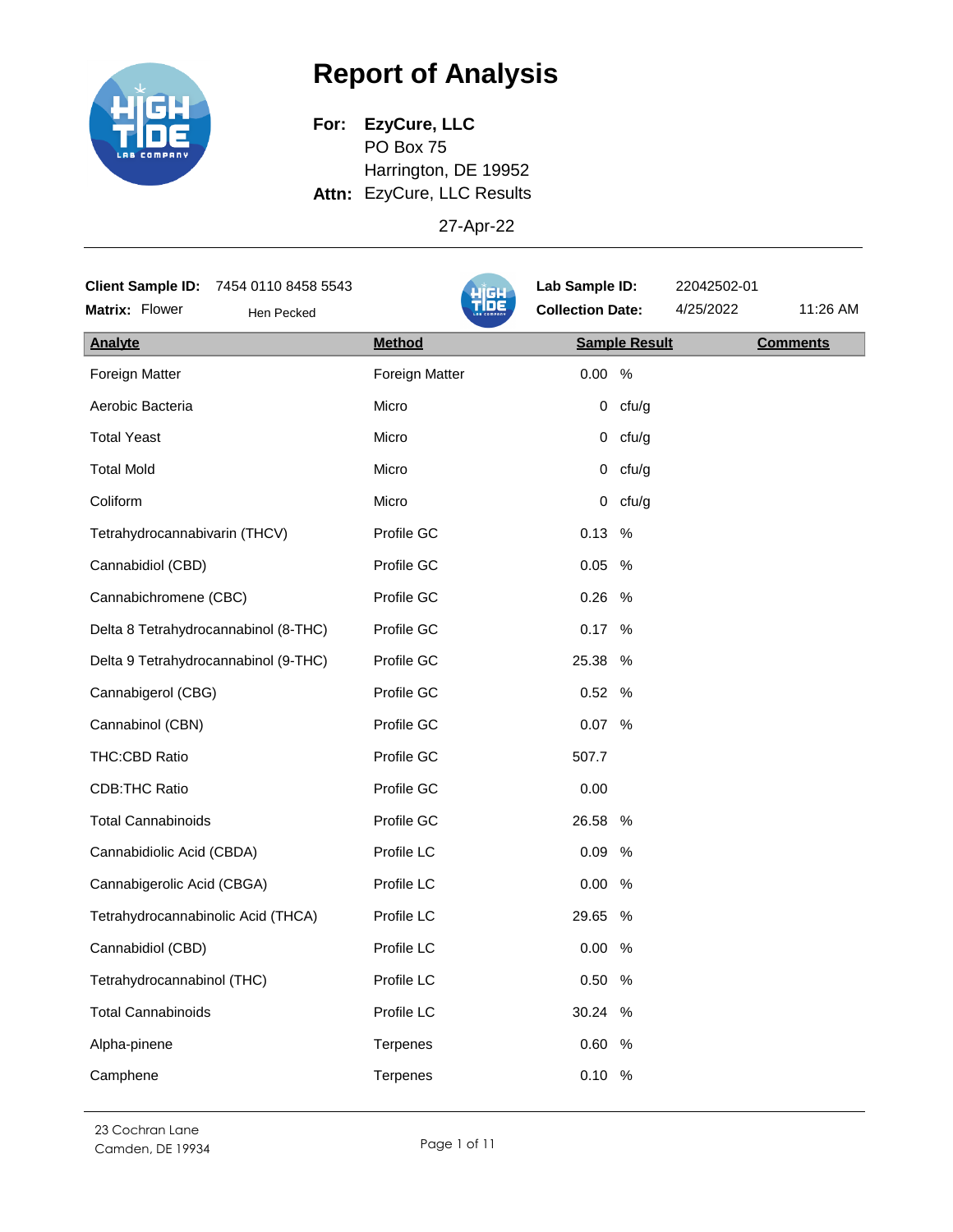# **Client Sample ID:** 7454 0110 8458 5543

Flower Hen Pecked **Flower Hension Collection Date:** 4/25/2022 11:26 AM **Matrix:**



| <b>Analyte</b>     | <b>Method</b>   | <b>Sample Result</b> | <b>Comments</b> |
|--------------------|-----------------|----------------------|-----------------|
| Beta-Pinene        | Terpenes        | 0.40%                |                 |
| Beta-Myrcene       | Terpenes        | 4.44 %               |                 |
| Delta-3-Carene     | Terpenes        | 0.00<br>$\%$         |                 |
| Alpha-Terpinene    | Terpenes        | 0.01<br>%            |                 |
| D-Limonene         | Terpenes        | 1.86<br>%            |                 |
| Ocimene            | Terpenes        | 0.05<br>%            |                 |
| Gamma-Terpinene    | Terpenes        | 0.00<br>$\%$         |                 |
| Terpinolene        | Terpenes        | 0.03<br>%            |                 |
| Linalool           | Terpenes        | 0.45<br>$\%$         |                 |
| Beta-Caryophyllene | Terpenes        | 0.21<br>%            |                 |
| Alpha-Humulene     | Terpenes        | 0.06<br>%            |                 |
| Nerolidol          | Terpenes        | 0.01<br>%            |                 |
| Guaiol             | Terpenes        | 0.01<br>%            |                 |
| Alpha-Bisabolol    | <b>Terpenes</b> | $\%$<br>0.01         |                 |

| <b>Client Sample ID:</b><br>5916 3480 1686 9871 | HÌGH           | Lab Sample ID:          | 22042502-02 |                 |
|-------------------------------------------------|----------------|-------------------------|-------------|-----------------|
| Matrix: Flower<br>Hen Pecked                    | TIDE           | <b>Collection Date:</b> | 4/25/2022   | 11:26 AM        |
| <b>Analyte</b>                                  | <b>Method</b>  | <b>Sample Result</b>    |             | <b>Comments</b> |
| Foreign Matter                                  | Foreign Matter | 0.00<br>%               |             |                 |
| Aerobic Bacteria                                | Micro          | $0$ cfu/g               |             |                 |
| <b>Total Yeast</b>                              | Micro          | cfu/g<br>$\mathbf{0}$   |             |                 |
| <b>Total Mold</b>                               | Micro          | $0$ cfu/g               |             |                 |
| Coliform                                        | Micro          | $0$ cfu/g               |             |                 |
| Tetrahydrocannabivarin (THCV)                   | Profile GC     | 0.13 %                  |             |                 |
| Cannabidiol (CBD)                               | Profile GC     | $0.05\%$                |             |                 |
| Cannabichromene (CBC)                           | Profile GC     | 0.24%                   |             |                 |
| Delta 8 Tetrahydrocannabinol (8-THC)            | Profile GC     | 0.17 %                  |             |                 |
| Delta 9 Tetrahydrocannabinol (9-THC)            | Profile GC     | 23.90 %                 |             |                 |
| Cannabigerol (CBG)                              | Profile GC     | 0.37 %                  |             |                 |
| Cannabinol (CBN)                                | Profile GC     | 0.07 %                  |             |                 |
| <b>THC:CBD Ratio</b>                            | Profile GC     | 519.5                   |             |                 |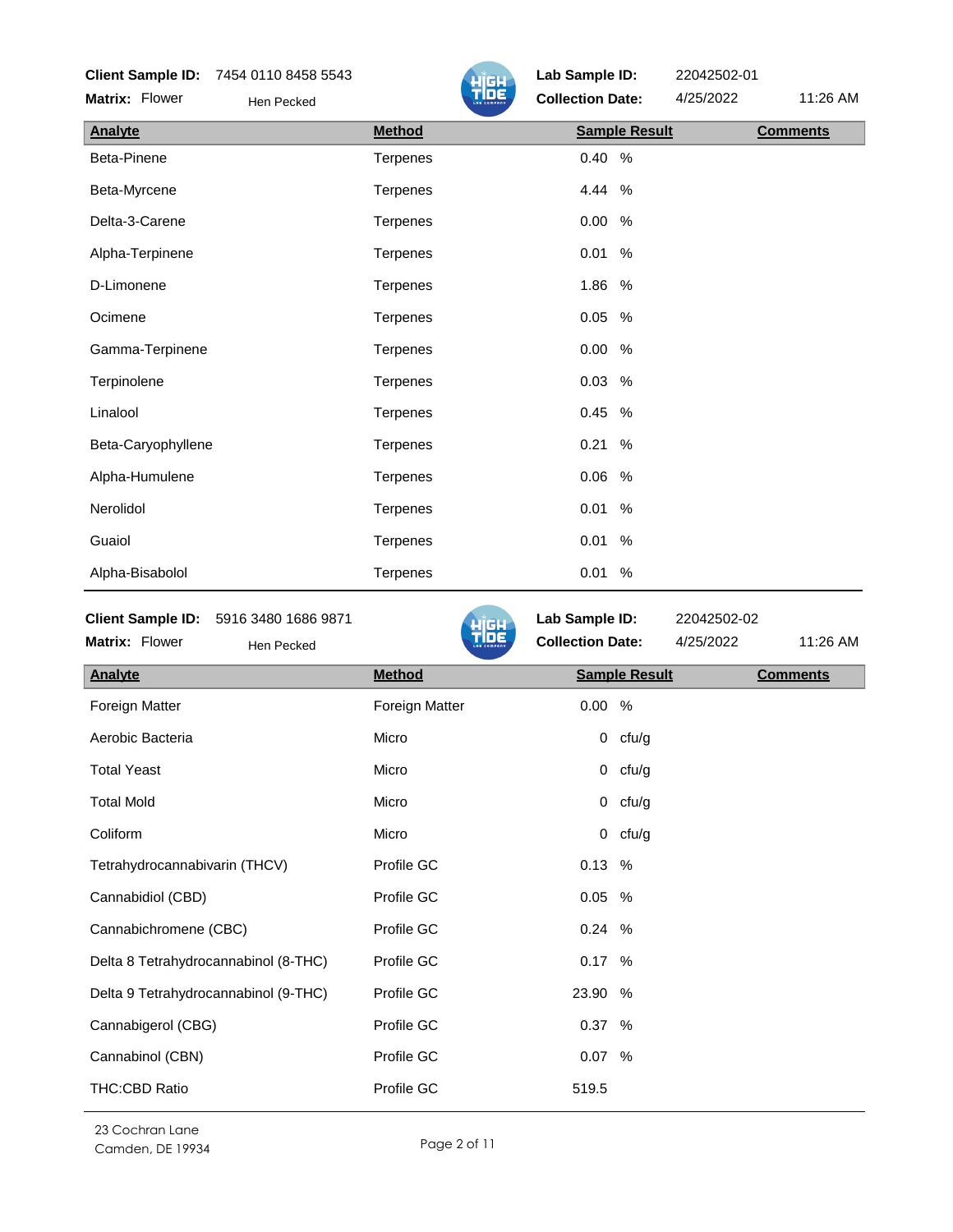#### **Client Sample ID:** 5916 3480 1686 9871

Flower Hen Pecked **Flower Hension Collection Date:** 4/25/2022 11:26 AM **Matrix:**



**Lab Sample ID:** 22042502-02

| <b>Analyte</b>                     | <b>Method</b> | <b>Sample Result</b> | <b>Comments</b> |
|------------------------------------|---------------|----------------------|-----------------|
| <b>CDB:THC Ratio</b>               | Profile GC    | 0.00                 |                 |
| <b>Total Cannabinoids</b>          | Profile GC    | 24.92<br>%           |                 |
| Cannabidiolic Acid (CBDA)          | Profile LC    | 0.09<br>$\%$         |                 |
| Cannabigerolic Acid (CBGA)         | Profile LC    | 0.00<br>%            |                 |
| Tetrahydrocannabinolic Acid (THCA) | Profile LC    | 27.91<br>%           |                 |
| Cannabidiol (CBD)                  | Profile LC    | 0.00<br>%            |                 |
| Tetrahydrocannabinol (THC)         | Profile LC    | 0.51<br>%            |                 |
| <b>Total Cannabinoids</b>          | Profile LC    | 28.51<br>%           |                 |
| Alpha-pinene                       | Terpenes      | 1.51<br>%            |                 |
| Camphene                           | Terpenes      | 0.12<br>%            |                 |
| Beta-Pinene                        | Terpenes      | 0.70<br>$\%$         |                 |
| Beta-Myrcene                       | Terpenes      | 4.63<br>%            |                 |
| Delta-3-Carene                     | Terpenes      | 0.00<br>$\%$         |                 |
| Alpha-Terpinene                    | Terpenes      | 0.00<br>%            |                 |
| D-Limonene                         | Terpenes      | 2.27<br>%            |                 |
| Ocimene                            | Terpenes      | 0.12<br>%            |                 |
| Gamma-Terpinene                    | Terpenes      | 0.01<br>%            |                 |
| Terpinolene                        | Terpenes      | 0.03<br>$\%$         |                 |
| Linalool                           | Terpenes      | 0.48<br>%            |                 |
| Beta-Caryophyllene                 | Terpenes      | 0.20<br>$\%$         |                 |
| Alpha-Humulene                     | Terpenes      | 0.05<br>$\%$         |                 |
| Nerolidol                          | Terpenes      | 0.01<br>$\%$         |                 |
| Guaiol                             | Terpenes      | 0.01<br>$\%$         |                 |
| Alpha-Bisabolol                    | Terpenes      | 0.01<br>$\%$         |                 |

## **Client Sample ID:** 6655 9004 5360 2103



| <b>Matrix: Flower</b> | Hen Pecked | The            | <b>Collection Date:</b> | 4/25/2022 | 11:26 AM        |
|-----------------------|------------|----------------|-------------------------|-----------|-----------------|
| Analyte               |            | <b>Method</b>  | <b>Sample Result</b>    |           | <b>Comments</b> |
| Foreign Matter        |            | Foreign Matter | $0.00\,$<br>%           |           |                 |
| Aerobic Bacteria      |            | Micro          | $0$ cfu/g               |           |                 |
| <b>Total Yeast</b>    |            | Micro          | cfu/g<br>0              |           |                 |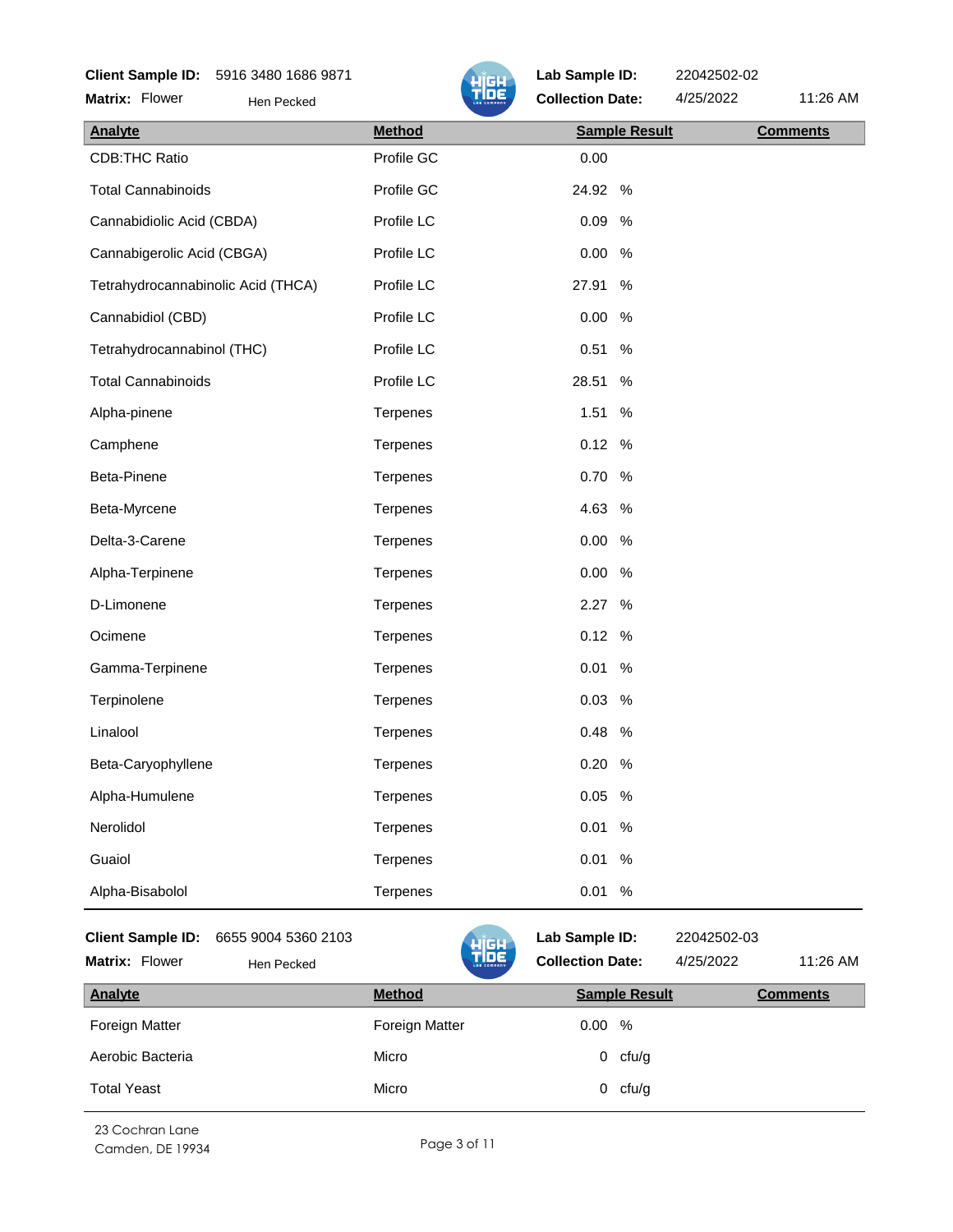## **Client Sample ID:** 6655 9004 5360 2103

Flower Hen Pecked **Flower Hension Collection Date:** 4/25/2022 11:26 AM **Matrix:**

| <b>Analyte</b>                       | <b>Method</b> |        | <b>Sample Result</b> | <b>Comments</b> |
|--------------------------------------|---------------|--------|----------------------|-----------------|
| <b>Total Mold</b>                    | Micro         |        | $0$ cfu/g            |                 |
| Coliform                             | Micro         | 0      | cfu/g                |                 |
| Tetrahydrocannabivarin (THCV)        | Profile GC    | 0.14   | %                    |                 |
| Cannabidiol (CBD)                    | Profile GC    | 0.05   | %                    |                 |
| Cannabichromene (CBC)                | Profile GC    | 0.25   | $\%$                 |                 |
| Delta 8 Tetrahydrocannabinol (8-THC) | Profile GC    | 0.16   | %                    |                 |
| Delta 9 Tetrahydrocannabinol (9-THC) | Profile GC    | 24.74  | %                    |                 |
| Cannabigerol (CBG)                   | Profile GC    | 0.48   | %                    |                 |
| Cannabinol (CBN)                     | Profile GC    | 0.07   | %                    |                 |
| THC:CBD Ratio                        | Profile GC    | 515.4  |                      |                 |
| <b>CDB:THC Ratio</b>                 | Profile GC    | 0.00   |                      |                 |
| <b>Total Cannabinoids</b>            | Profile GC    | 25.88  | $\%$                 |                 |
| Cannabidiolic Acid (CBDA)            | Profile LC    | 0.10 % |                      |                 |
| Cannabigerolic Acid (CBGA)           | Profile LC    | 0.00   | %                    |                 |
| Tetrahydrocannabinolic Acid (THCA)   | Profile LC    | 28.57  | %                    |                 |
| Cannabidiol (CBD)                    | Profile LC    | 0.00   | $\%$                 |                 |
| Tetrahydrocannabinol (THC)           | Profile LC    | 0.49   | %                    |                 |
| <b>Total Cannabinoids</b>            | Profile LC    | 29.16  | %                    |                 |
| Alpha-pinene                         | Terpenes      | 1.25   | $\%$                 |                 |
| Camphene                             | Terpenes      | 0.10%  |                      |                 |
| Beta-Pinene                          | Terpenes      | 0.59 % |                      |                 |
| Beta-Myrcene                         | Terpenes      | 4.71   | %                    |                 |
| Delta-3-Carene                       | Terpenes      | 0.00   | $\%$                 |                 |
| Alpha-Terpinene                      | Terpenes      | 0.02   | $\%$                 |                 |
| D-Limonene                           | Terpenes      | 1.94   | %                    |                 |
| Ocimene                              | Terpenes      | 0.09   | $\%$                 |                 |
| Gamma-Terpinene                      | Terpenes      | 0.01   | $\%$                 |                 |
| Terpinolene                          | Terpenes      | 0.03   | $\%$                 |                 |
| Linalool                             | Terpenes      | 0.38   | $\%$                 |                 |
| Beta-Caryophyllene                   | Terpenes      | 0.32 % |                      |                 |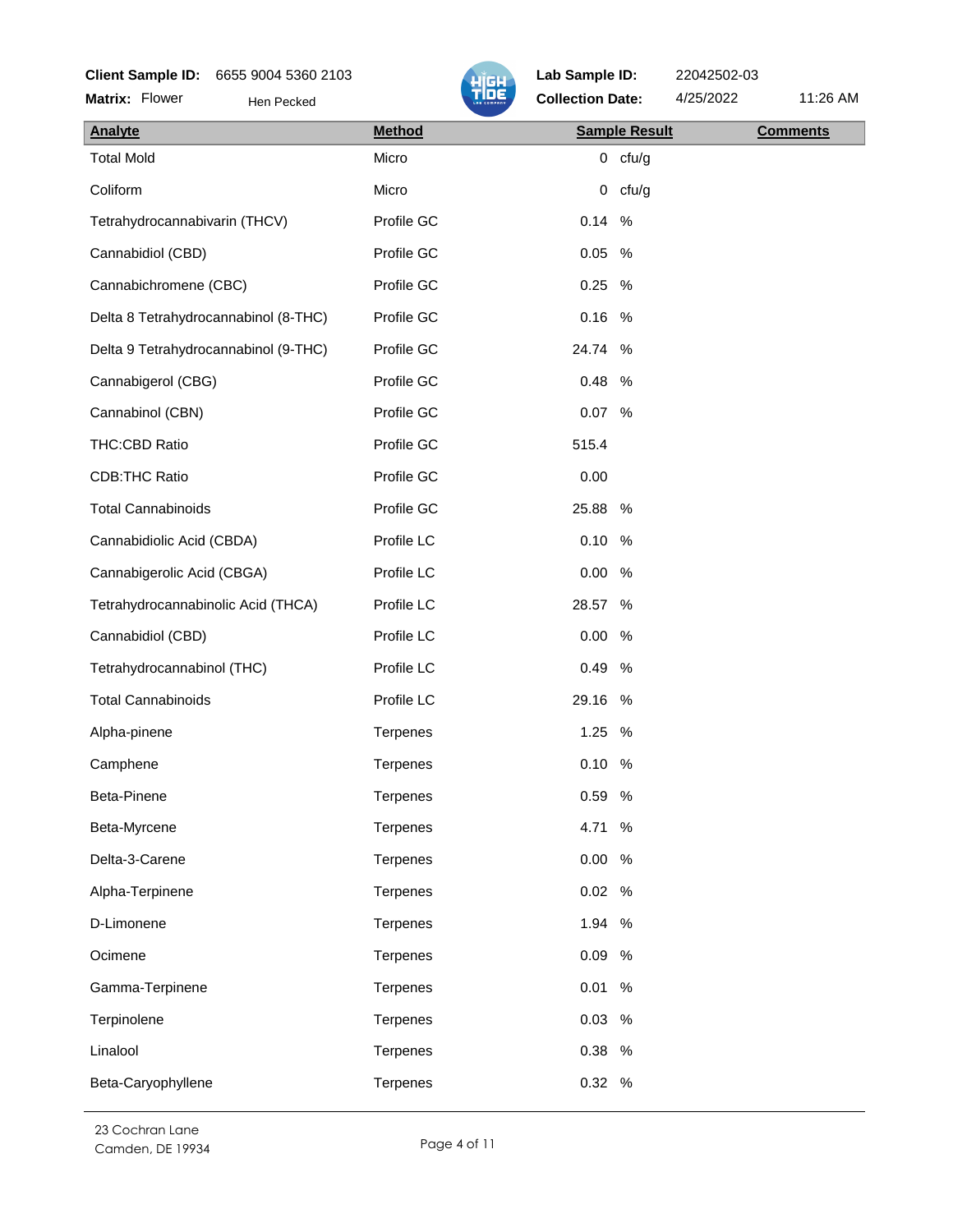#### **Client Sample ID:** 6655 9004 5360 2103

Flower Hen Pecked **Flower Hension Collection Date:** 4/25/2022 11:26 AM **Matrix:**



**Lab Sample ID:** 22042502-03

**Lab Sample ID:** 22042502-04

| <b>Analyte</b>  | <b>Method</b> | <b>Sample Result</b> | <b>Comments</b> |
|-----------------|---------------|----------------------|-----------------|
| Alpha-Humulene  | Terpenes      | $0.08\%$             |                 |
| Nerolidol       | Terpenes      | 0.00%                |                 |
| Guaiol          | Terpenes      | 0.01 %               |                 |
| Alpha-Bisabolol | Terpenes      | 0.02 %               |                 |

## **Client Sample ID:** 2367 1242 3675 8383

**Matrix:**



| <b>Analyte</b>                       | <b>Method</b>  |        | <b>Sample Result</b> | <b>Comments</b> |
|--------------------------------------|----------------|--------|----------------------|-----------------|
| Foreign Matter                       | Foreign Matter | 0.00 % |                      |                 |
| Aerobic Bacteria                     | Micro          |        | $0$ cfu/g            |                 |
| <b>Total Yeast</b>                   | Micro          |        | $0$ cfu/g            |                 |
| <b>Total Mold</b>                    | Micro          | 0      | cfu/g                |                 |
| Coliform                             | Micro          | 0      | cfu/g                |                 |
| Tetrahydrocannabivarin (THCV)        | Profile GC     | 0.12   | %                    |                 |
| Cannabidiol (CBD)                    | Profile GC     | 0.05   | %                    |                 |
| Cannabichromene (CBC)                | Profile GC     | 0.24   | %                    |                 |
| Delta 8 Tetrahydrocannabinol (8-THC) | Profile GC     | 0.19   | %                    |                 |
| Delta 9 Tetrahydrocannabinol (9-THC) | Profile GC     | 23.65  | $\%$                 |                 |
| Cannabigerol (CBG)                   | Profile GC     | 0.48   | $\%$                 |                 |
| Cannabinol (CBN)                     | Profile GC     | 0.07   | %                    |                 |
| THC:CBD Ratio                        | Profile GC     | 508.7  |                      |                 |
| <b>CDB:THC Ratio</b>                 | Profile GC     | 0.00   |                      |                 |
| <b>Total Cannabinoids</b>            | Profile GC     | 24.80  | $\%$                 |                 |
| Cannabidiolic Acid (CBDA)            | Profile LC     | 0.08   | %                    |                 |
| Cannabigerolic Acid (CBGA)           | Profile LC     | 0.00   | %                    |                 |
| Tetrahydrocannabinolic Acid (THCA)   | Profile LC     | 26.80  | %                    |                 |
| Cannabidiol (CBD)                    | Profile LC     | 0.00   | $\%$                 |                 |
| Tetrahydrocannabinol (THC)           | Profile LC     | 0.54   | %                    |                 |
| <b>Total Cannabinoids</b>            | Profile LC     | 27.42  | %                    |                 |
| Alpha-pinene                         | Terpenes       | 1.49   | $\%$                 |                 |
| Camphene                             | Terpenes       | 0.10   | %                    |                 |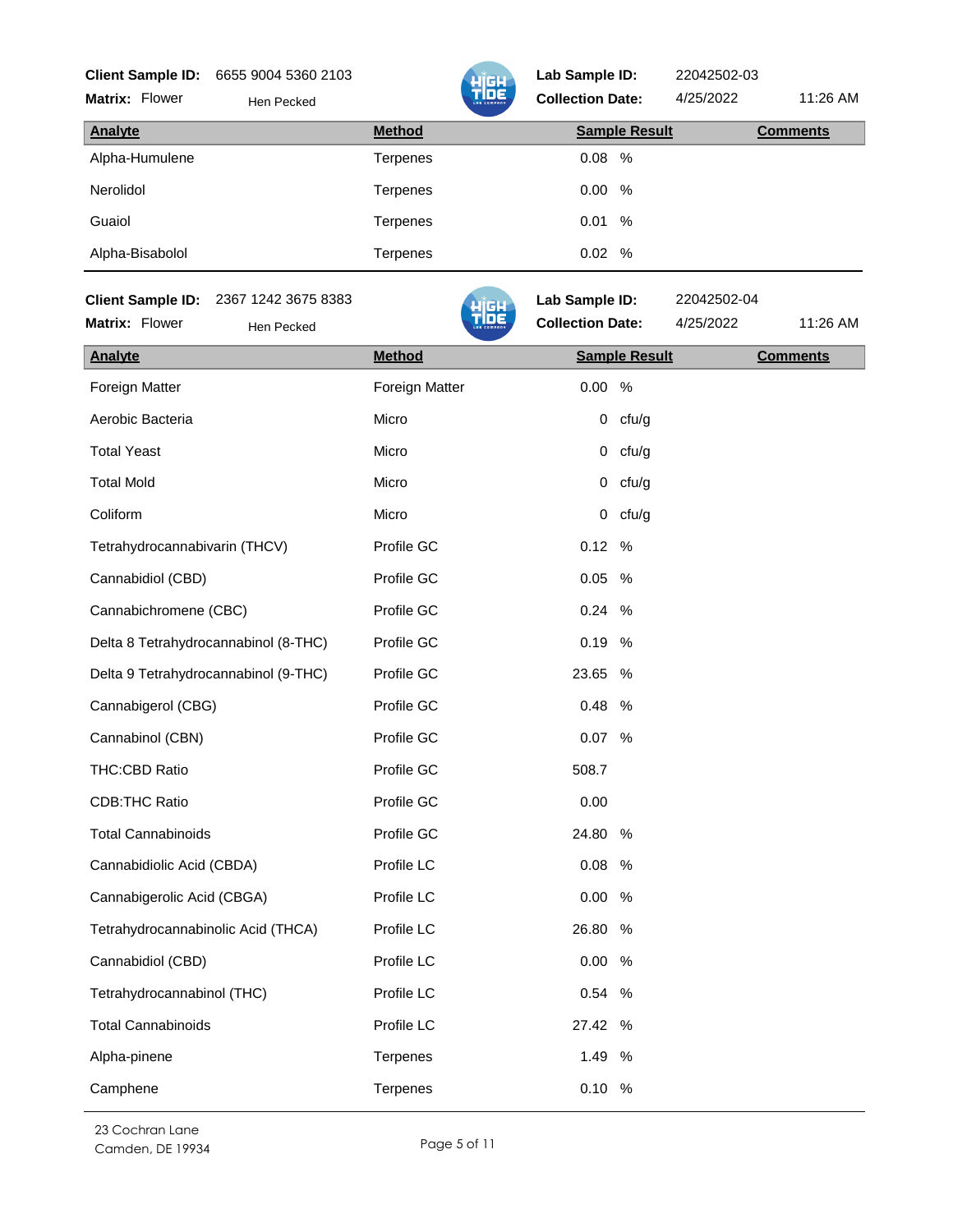## **Client Sample ID:** 2367 1242 3675 8383

Flower Hen Pecked **Flower Hension Collection Date:** 4/25/2022 11:26 AM **Matrix:**



| <b>Analyte</b>     | <b>Method</b>   | <b>Sample Result</b> | <b>Comments</b> |
|--------------------|-----------------|----------------------|-----------------|
| Beta-Pinene        | Terpenes        | 0.65 %               |                 |
| Beta-Myrcene       | Terpenes        | 5.35 %               |                 |
| Delta-3-Carene     | Terpenes        | 0.00 %               |                 |
| Alpha-Terpinene    | Terpenes        | 0.01<br>%            |                 |
| D-Limonene         | Terpenes        | 1.82 %               |                 |
| Ocimene            | Terpenes        | 0.13<br>$\%$         |                 |
| Gamma-Terpinene    | Terpenes        | 0.00<br>$\%$         |                 |
| Terpinolene        | Terpenes        | 0.03<br>%            |                 |
| Linalool           | Terpenes        | 0.39 %               |                 |
| Beta-Caryophyllene | Terpenes        | 0.22<br>%            |                 |
| Alpha-Humulene     | Terpenes        | 0.05<br>$\%$         |                 |
| Nerolidol          | Terpenes        | 0.00<br>%            |                 |
| Guaiol             | Terpenes        | %<br>0.01            |                 |
| Alpha-Bisabolol    | <b>Terpenes</b> | 0.01<br>%            |                 |

| $C$ lient Sample ID: $2361,7358,3250,8450$ |  |
|--------------------------------------------|--|

| <b>Client Sample ID:</b><br>2361 7358 3250 8450 |                | Lab Sample ID:          | 22042502-05 |                 |
|-------------------------------------------------|----------------|-------------------------|-------------|-----------------|
| Matrix: Flower<br>Hen Pecked                    |                | <b>Collection Date:</b> | 4/25/2022   | 11:26 AM        |
| <b>Analyte</b>                                  | <b>Method</b>  | <b>Sample Result</b>    |             | <b>Comments</b> |
| Foreign Matter                                  | Foreign Matter | 0.00 %                  |             |                 |
| Aerobic Bacteria                                | Micro          | $0$ cfu/g               |             |                 |
| <b>Total Yeast</b>                              | Micro          | $0$ cfu/g               |             |                 |
| <b>Total Mold</b>                               | Micro          | $0$ cfu/g               |             |                 |
| Coliform                                        | Micro          | cfu/g<br>$\mathbf{0}$   |             |                 |
| Tetrahydrocannabivarin (THCV)                   | Profile GC     | 0.13 %                  |             |                 |
| Cannabidiol (CBD)                               | Profile GC     | 0.05 %                  |             |                 |
| Cannabichromene (CBC)                           | Profile GC     | 0.27 %                  |             |                 |
| Delta 8 Tetrahydrocannabinol (8-THC)            | Profile GC     | 0.22 %                  |             |                 |
| Delta 9 Tetrahydrocannabinol (9-THC)            | Profile GC     | 25.79 %                 |             |                 |
| Cannabigerol (CBG)                              | Profile GC     | 0.68 %                  |             |                 |
| Cannabinol (CBN)                                | Profile GC     | 0.08 %                  |             |                 |
| THC:CBD Ratio                                   | Profile GC     | 521.1                   |             |                 |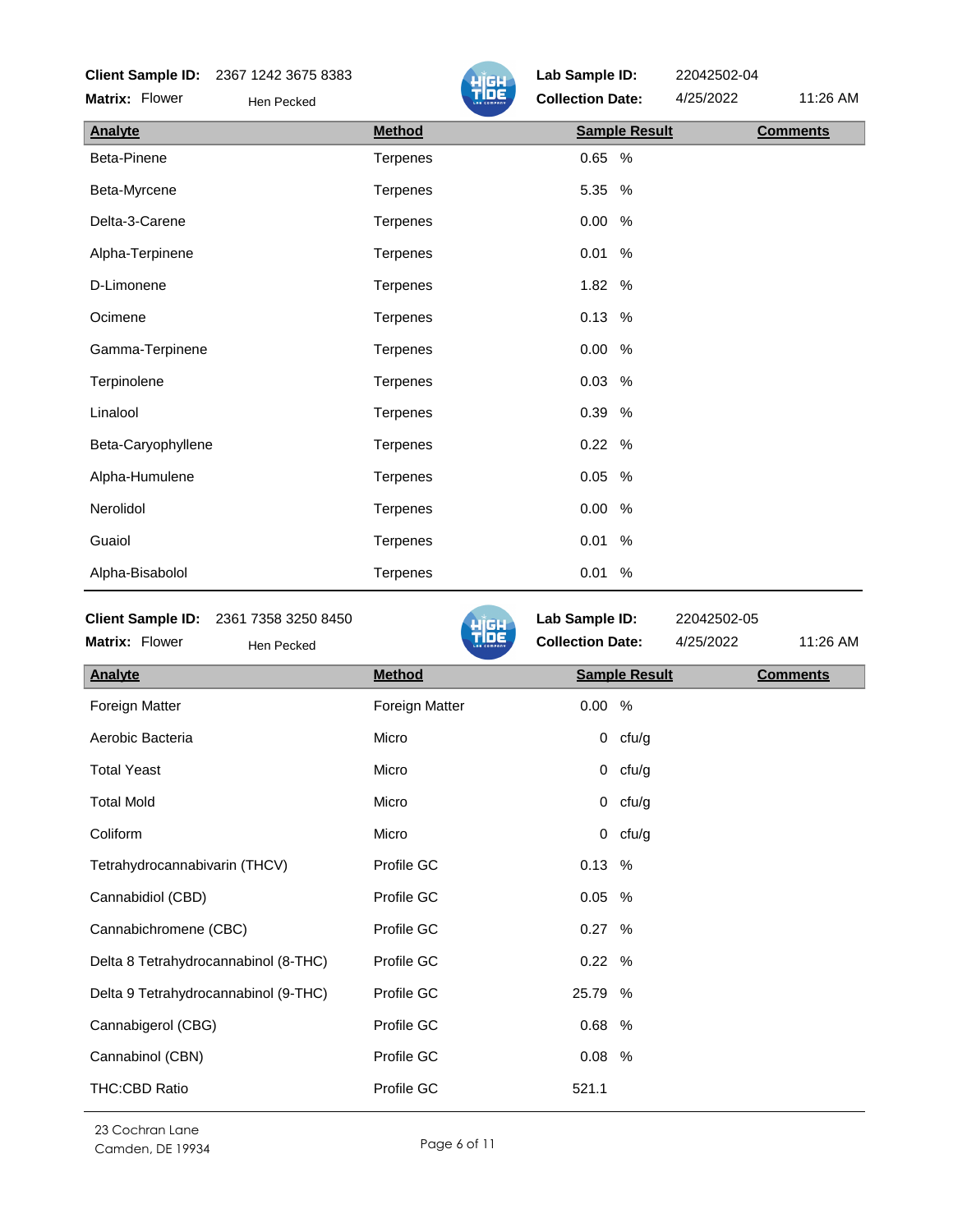#### **Client Sample ID:** 2361 7358 3250 8450

Flower Hen Pecked **Flower Hension Collection Date:** 4/25/2022 11:26 AM **Matrix:**



**Lab Sample ID:** 22042502-05

| <b>Analyte</b>                     | <b>Method</b> | <b>Sample Result</b> | <b>Comments</b> |
|------------------------------------|---------------|----------------------|-----------------|
| <b>CDB:THC Ratio</b>               | Profile GC    | 0.00                 |                 |
| <b>Total Cannabinoids</b>          | Profile GC    | 27.22<br>%           |                 |
| Cannabidiolic Acid (CBDA)          | Profile LC    | 0.09<br>%            |                 |
| Cannabigerolic Acid (CBGA)         | Profile LC    | 0.00<br>%            |                 |
| Tetrahydrocannabinolic Acid (THCA) | Profile LC    | 29.43<br>%           |                 |
| Cannabidiol (CBD)                  | Profile LC    | 0.00<br>%            |                 |
| Tetrahydrocannabinol (THC)         | Profile LC    | 0.59<br>%            |                 |
| <b>Total Cannabinoids</b>          | Profile LC    | 30.11<br>%           |                 |
| Alpha-pinene                       | Terpenes      | 1.26<br>%            |                 |
| Camphene                           | Terpenes      | 0.11<br>$\%$         |                 |
| Beta-Pinene                        | Terpenes      | 0.65<br>$\%$         |                 |
| Beta-Myrcene                       | Terpenes      | 4.30<br>%            |                 |
| Delta-3-Carene                     | Terpenes      | 0.00<br>$\%$         |                 |
| Alpha-Terpinene                    | Terpenes      | 0.02<br>%            |                 |
| D-Limonene                         | Terpenes      | 1.82<br>%            |                 |
| Ocimene                            | Terpenes      | 0.10<br>%            |                 |
| Gamma-Terpinene                    | Terpenes      | 0.00<br>%            |                 |
| Terpinolene                        | Terpenes      | 0.03<br>%            |                 |
| Linalool                           | Terpenes      | 0.44<br>$\%$         |                 |
| Beta-Caryophyllene                 | Terpenes      | 0.19<br>%            |                 |
| Alpha-Humulene                     | Terpenes      | 0.05<br>$\%$         |                 |
| Nerolidol                          | Terpenes      | 0.01<br>%            |                 |
| Guaiol                             | Terpenes      | 0.01<br>$\%$         |                 |
| Alpha-Bisabolol                    | Terpenes      | 0.01<br>$\%$         |                 |

#### **Client Sample ID:** 8474 2625 1615 8503



**Lab Sample ID:** 22042502-06

| <b>Matrix: Flower</b> | Hen Pecked     | <b>TIDE</b><br><b>Collection Date:</b> |                      | 4/25/2022<br>11:26 AM |
|-----------------------|----------------|----------------------------------------|----------------------|-----------------------|
| Analyte               | <b>Method</b>  |                                        | <b>Sample Result</b> | <b>Comments</b>       |
| Foreign Matter        | Foreign Matter | 0.00                                   | %                    |                       |
| Aerobic Bacteria      | Micro          |                                        | $0$ cfu/g            |                       |
| <b>Total Yeast</b>    | Micro          |                                        | $0$ cfu/g            |                       |

23 Cochran Lane Camden, DE 19934 Page 7 of 11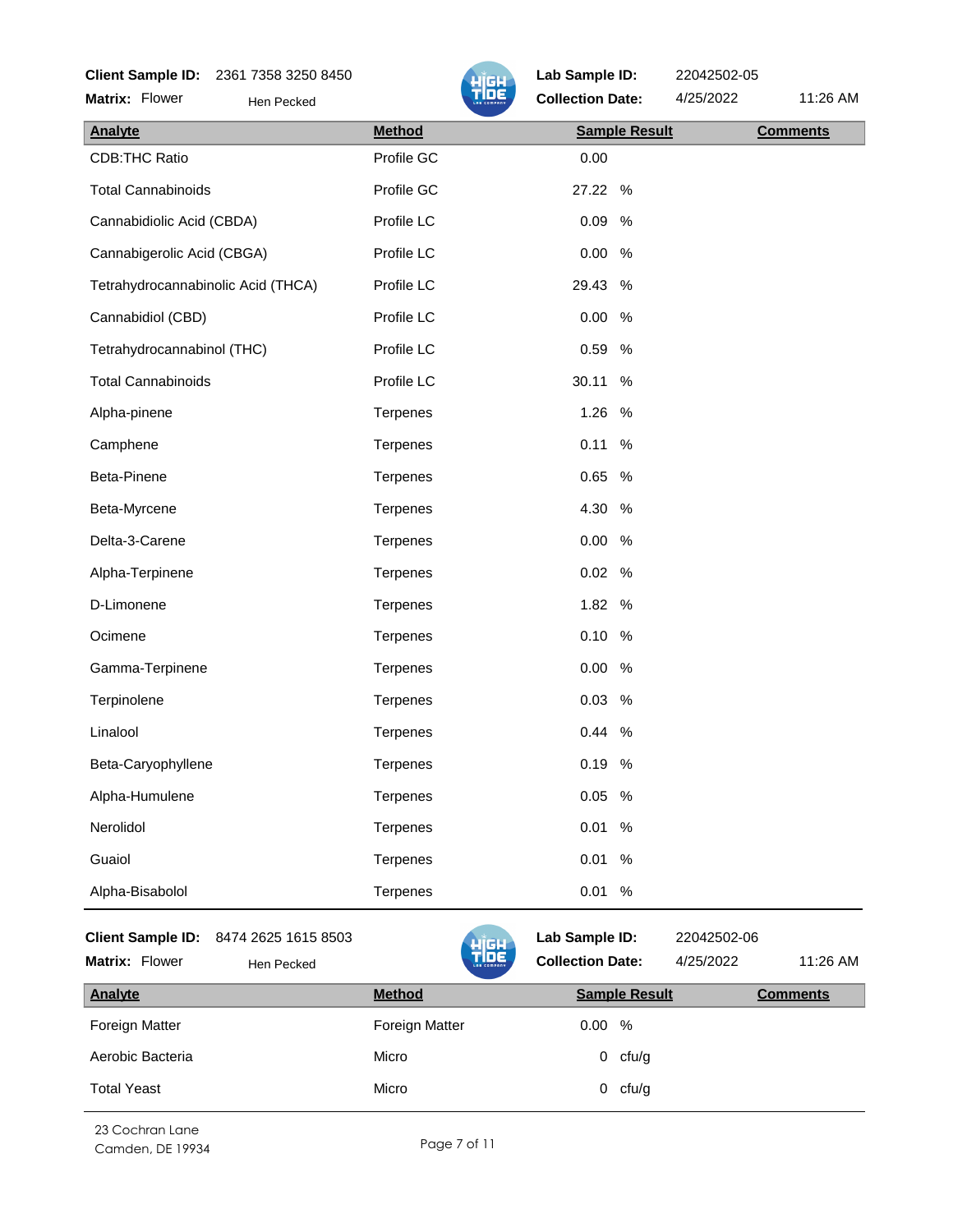# **Client Sample ID:** 8474 2625 1615 8503

Flower Hen Pecked **Flower Hension Collection Date:** 4/25/2022 11:26 AM **Matrix:**



| <b>Analyte</b>                       | <b>Method</b> |        | <b>Sample Result</b><br><b>Comments</b> |
|--------------------------------------|---------------|--------|-----------------------------------------|
| <b>Total Mold</b>                    | Micro         |        | $0$ cfu/g                               |
| Coliform                             | Micro         | 0      | cfu/g                                   |
| Tetrahydrocannabivarin (THCV)        | Profile GC    | 0.12   | %                                       |
| Cannabidiol (CBD)                    | Profile GC    | 0.05   | %                                       |
| Cannabichromene (CBC)                | Profile GC    | 0.24   | %                                       |
| Delta 8 Tetrahydrocannabinol (8-THC) | Profile GC    | 0.19   | %                                       |
| Delta 9 Tetrahydrocannabinol (9-THC) | Profile GC    | 23.78  | %                                       |
| Cannabigerol (CBG)                   | Profile GC    | 0.55   | %                                       |
| Cannabinol (CBN)                     | Profile GC    | 0.07   | %                                       |
| THC:CBD Ratio                        | Profile GC    | 516.9  |                                         |
| <b>CDB:THC Ratio</b>                 | Profile GC    | 0.00   |                                         |
| <b>Total Cannabinoids</b>            | Profile GC    | 25.00  | %                                       |
| Cannabidiolic Acid (CBDA)            | Profile LC    | 0.10   | %                                       |
| Cannabigerolic Acid (CBGA)           | Profile LC    | 0.00   | %                                       |
| Tetrahydrocannabinolic Acid (THCA)   | Profile LC    | 27.09  | %                                       |
| Cannabidiol (CBD)                    | Profile LC    | 0.00   | %                                       |
| Tetrahydrocannabinol (THC)           | Profile LC    | 0.52   | %                                       |
| <b>Total Cannabinoids</b>            | Profile LC    | 27.71  | %                                       |
| Alpha-pinene                         | Terpenes      | 2.26   | %                                       |
| Camphene                             | Terpenes      | 0.11   | %                                       |
| Beta-Pinene                          | Terpenes      | 0.87   | %                                       |
| Beta-Myrcene                         | Terpenes      | 4.71   | $\%$                                    |
| Delta-3-Carene                       | Terpenes      | 0.00   | $\%$                                    |
| Alpha-Terpinene                      | Terpenes      | 0.01   | $\%$                                    |
| D-Limonene                           | Terpenes      | 1.69   | %                                       |
| Ocimene                              | Terpenes      | 0.14   | $\%$                                    |
| Gamma-Terpinene                      | Terpenes      | 0.01   | $\%$                                    |
| Terpinolene                          | Terpenes      | 0.02   | $\%$                                    |
| Linalool                             | Terpenes      | 0.33 % |                                         |
| Beta-Caryophyllene                   | Terpenes      | 0.19 % |                                         |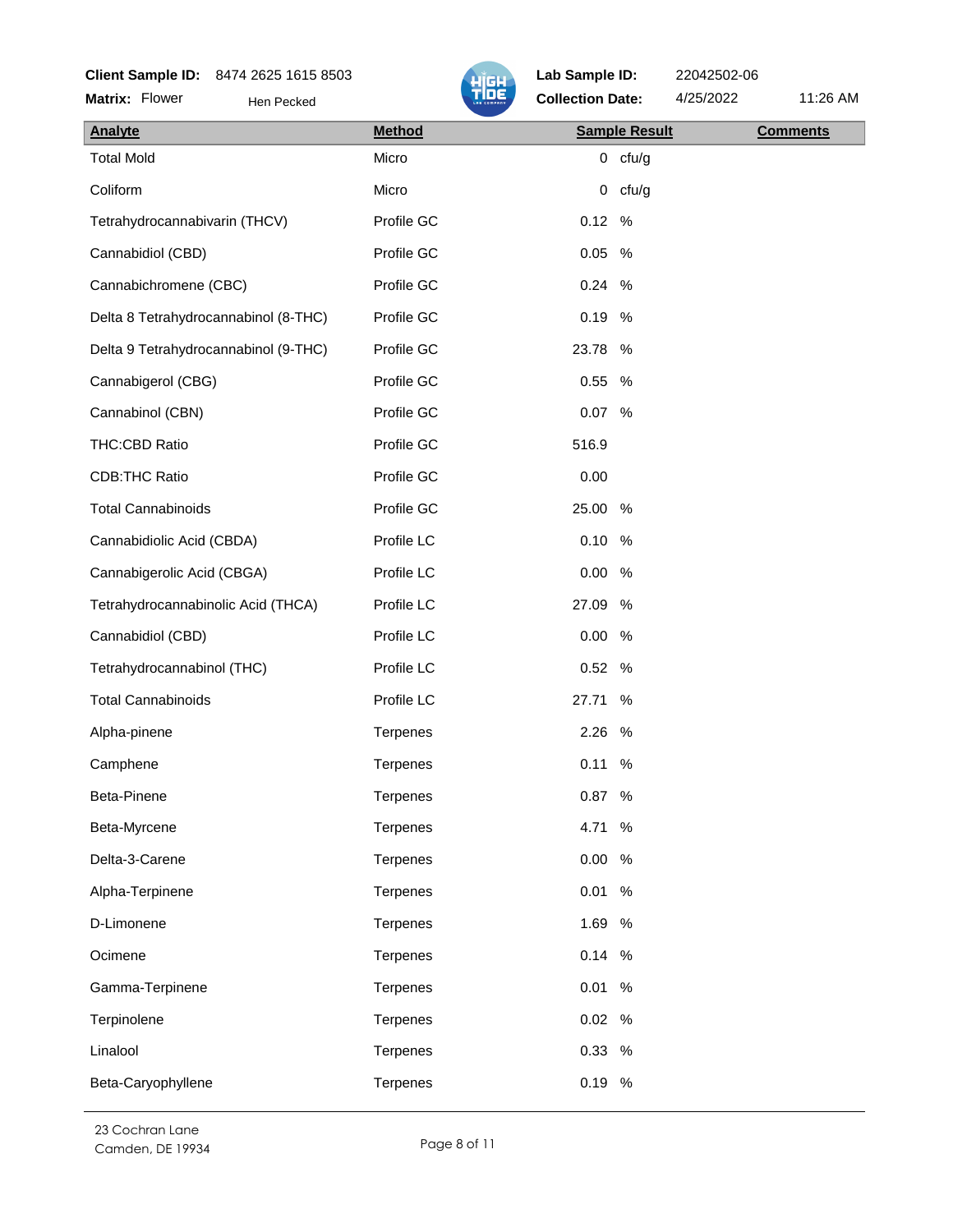#### **Client Sample ID:** 8474 2625 1615 8503

Flower Hen Pecked **Flower Hension Collection Date:** 4/25/2022 11:26 AM **Matrix:**



**Lab Sample ID:** 22042502-06

**Lab Sample ID:** 22042502-07

| <b>Analyte</b>  | <b>Method</b> | <b>Sample Result</b> | <b>Comments</b> |
|-----------------|---------------|----------------------|-----------------|
| Alpha-Humulene  | Terpenes      | $0.05\%$             |                 |
| Nerolidol       | Terpenes      | $\%$<br>0.01         |                 |
| Guaiol          | Terpenes      | $\%$<br>0.01         |                 |
| Alpha-Bisabolol | Terpenes      | $\%$<br>0.01         |                 |

## **Client Sample ID:** 7351 7220 1689 7764

**Matrix:**



| <b>Analyte</b>                       | <b>Method</b>  |       | <b>Sample Result</b> | <b>Comments</b> |
|--------------------------------------|----------------|-------|----------------------|-----------------|
| Foreign Matter                       | Foreign Matter | 0.00  | $\%$                 |                 |
| Aerobic Bacteria                     | Micro          |       | $0$ cfu/g            |                 |
| <b>Total Yeast</b>                   | Micro          |       | $0$ cfu/g            |                 |
| <b>Total Mold</b>                    | Micro          | 0     | cfu/g                |                 |
| Coliform                             | Micro          | 0     | cfu/g                |                 |
| Tetrahydrocannabivarin (THCV)        | Profile GC     | 0.13  | %                    |                 |
| Cannabidiol (CBD)                    | Profile GC     | 0.05  | %                    |                 |
| Cannabichromene (CBC)                | Profile GC     | 0.25  | %                    |                 |
| Delta 8 Tetrahydrocannabinol (8-THC) | Profile GC     | 0.19  | %                    |                 |
| Delta 9 Tetrahydrocannabinol (9-THC) | Profile GC     | 24.74 | $\%$                 |                 |
| Cannabigerol (CBG)                   | Profile GC     | 0.53  | $\%$                 |                 |
| Cannabinol (CBN)                     | Profile GC     | 0.07  | %                    |                 |
| THC:CBD Ratio                        | Profile GC     | 520.9 |                      |                 |
| <b>CDB:THC Ratio</b>                 | Profile GC     | 0.00  |                      |                 |
| <b>Total Cannabinoids</b>            | Profile GC     | 25.97 | $\%$                 |                 |
| Cannabidiolic Acid (CBDA)            | Profile LC     | 0.10  | %                    |                 |
| Cannabigerolic Acid (CBGA)           | Profile LC     | 0.00  | $\%$                 |                 |
| Tetrahydrocannabinolic Acid (THCA)   | Profile LC     | 28.74 | $\%$                 |                 |
| Cannabidiol (CBD)                    | Profile LC     | 0.00  | %                    |                 |
| Tetrahydrocannabinol (THC)           | Profile LC     | 0.59  | %                    |                 |
| <b>Total Cannabinoids</b>            | Profile LC     | 29.42 | %                    |                 |
| Alpha-pinene                         | Terpenes       | 2.25  | %                    |                 |
| Camphene                             | Terpenes       | 0.11  | $\%$                 |                 |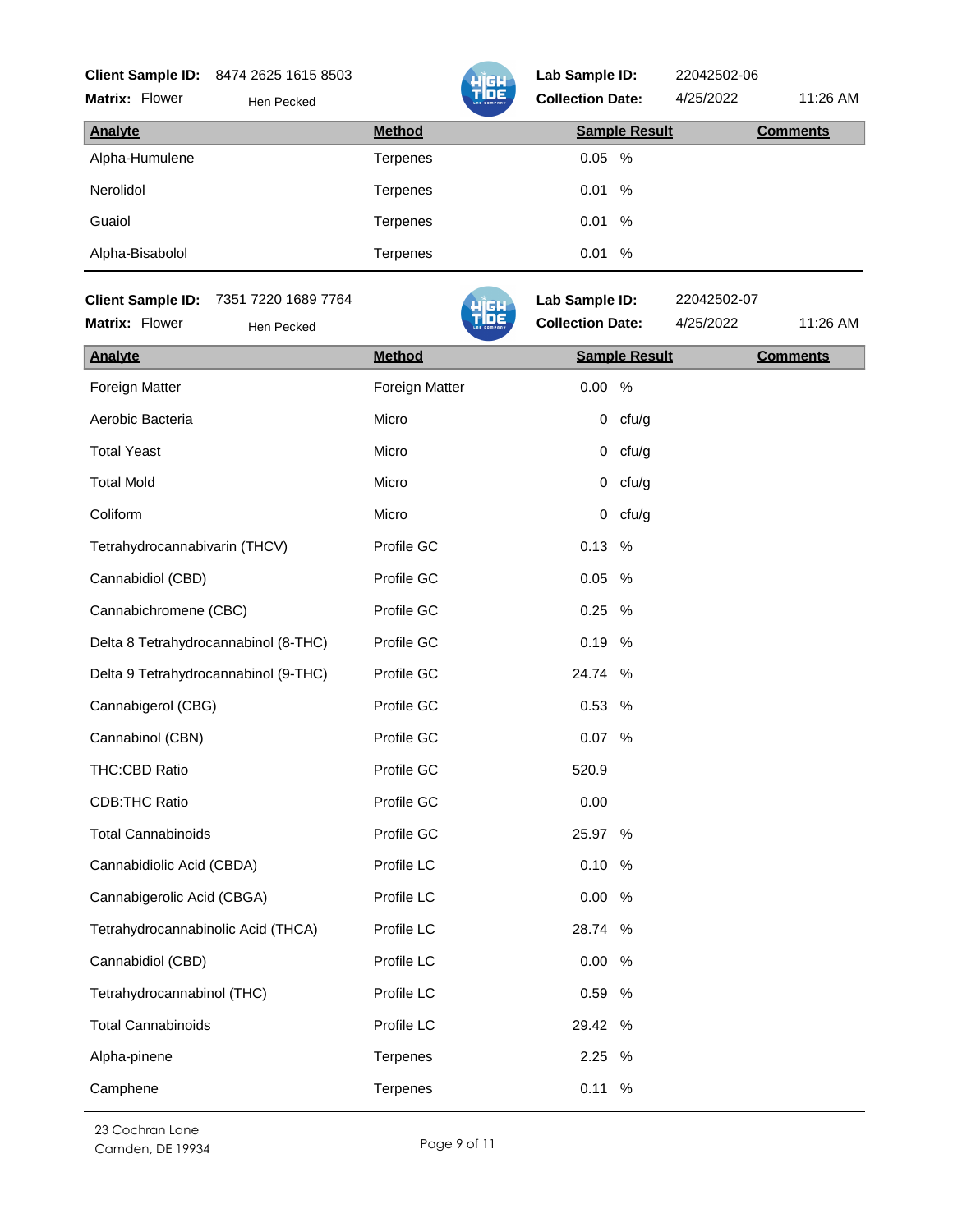#### **Client Sample ID:** 7351 7220 1689 7764

Flower Hen Pecked **Flower Hension Collection Date:** 4/25/2022 11:26 AM **Matrix:**



**Lab Sample ID:** 22042502-07

| <b>Analyte</b>     | <b>Method</b>   | <b>Sample Result</b> | <b>Comments</b> |
|--------------------|-----------------|----------------------|-----------------|
| Beta-Pinene        | Terpenes        | 0.86 %               |                 |
| Beta-Myrcene       | <b>Terpenes</b> | 4.13 %               |                 |
| Delta-3-Carene     | Terpenes        | 0.00 %               |                 |
| Alpha-Terpinene    | Terpenes        | 0.01<br>%            |                 |
| D-Limonene         | <b>Terpenes</b> | 1.57 %               |                 |
| Ocimene            | <b>Terpenes</b> | 0.15<br>%            |                 |
| Gamma-Terpinene    | <b>Terpenes</b> | 0.01 %               |                 |
| Terpinolene        | <b>Terpenes</b> | 0.02 %               |                 |
| Linalool           | Terpenes        | 0.32 %               |                 |
| Beta-Caryophyllene | <b>Terpenes</b> | 0.19 %               |                 |
| Alpha-Humulene     | Terpenes        | 0.05<br>%            |                 |
| Nerolidol          | Terpenes        | 0.01 %               |                 |
| Guaiol             | <b>Terpenes</b> | 0.01 %               |                 |
| Alpha-Bisabolol    | Terpenes        | 0.01 %               |                 |

| <b>Client Sample ID:</b> | 9161 2810 8898 7489 |                       | Lab Sample ID:          | 22042502-08           |
|--------------------------|---------------------|-----------------------|-------------------------|-----------------------|
| <b>Matrix: Flower</b>    | Hen Pecked          | <b>HIGH</b>           | <b>Collection Date:</b> | 4/25/2022<br>11:26 AM |
| <b>Analyte</b>           |                     | <b>Method</b>         | <b>Sample Result</b>    | <b>Comments</b>       |
| <b>Foreign Matter</b>    |                     | <b>Foreign Matter</b> | %<br>0.00               |                       |
| Aerobic Bacteria         |                     | Micro                 | $0$ cfu/g               |                       |
| <b>Total Yeast</b>       |                     | Micro                 | cfu/q<br>0              |                       |

| Aerobic Bacteria                     | Micro      |          | $0$ cfu/g |
|--------------------------------------|------------|----------|-----------|
| <b>Total Yeast</b>                   | Micro      |          | $0$ cfu/g |
| <b>Total Mold</b>                    | Micro      |          | $0$ cfu/g |
| Coliform                             | Micro      |          | $0$ cfu/g |
| Tetrahydrocannabivarin (THCV)        | Profile GC | 0.12 %   |           |
| Cannabidiol (CBD)                    | Profile GC | $0.05\%$ |           |
| Cannabichromene (CBC)                | Profile GC | 0.26%    |           |
| Delta 8 Tetrahydrocannabinol (8-THC) | Profile GC | 0.14%    |           |
| Delta 9 Tetrahydrocannabinol (9-THC) | Profile GC | 25.87 %  |           |
| Cannabigerol (CBG)                   | Profile GC | 0.46%    |           |
| Cannabinol (CBN)                     | Profile GC | 0.09 %   |           |
| THC:CBD Ratio                        | Profile GC | 522.6    |           |